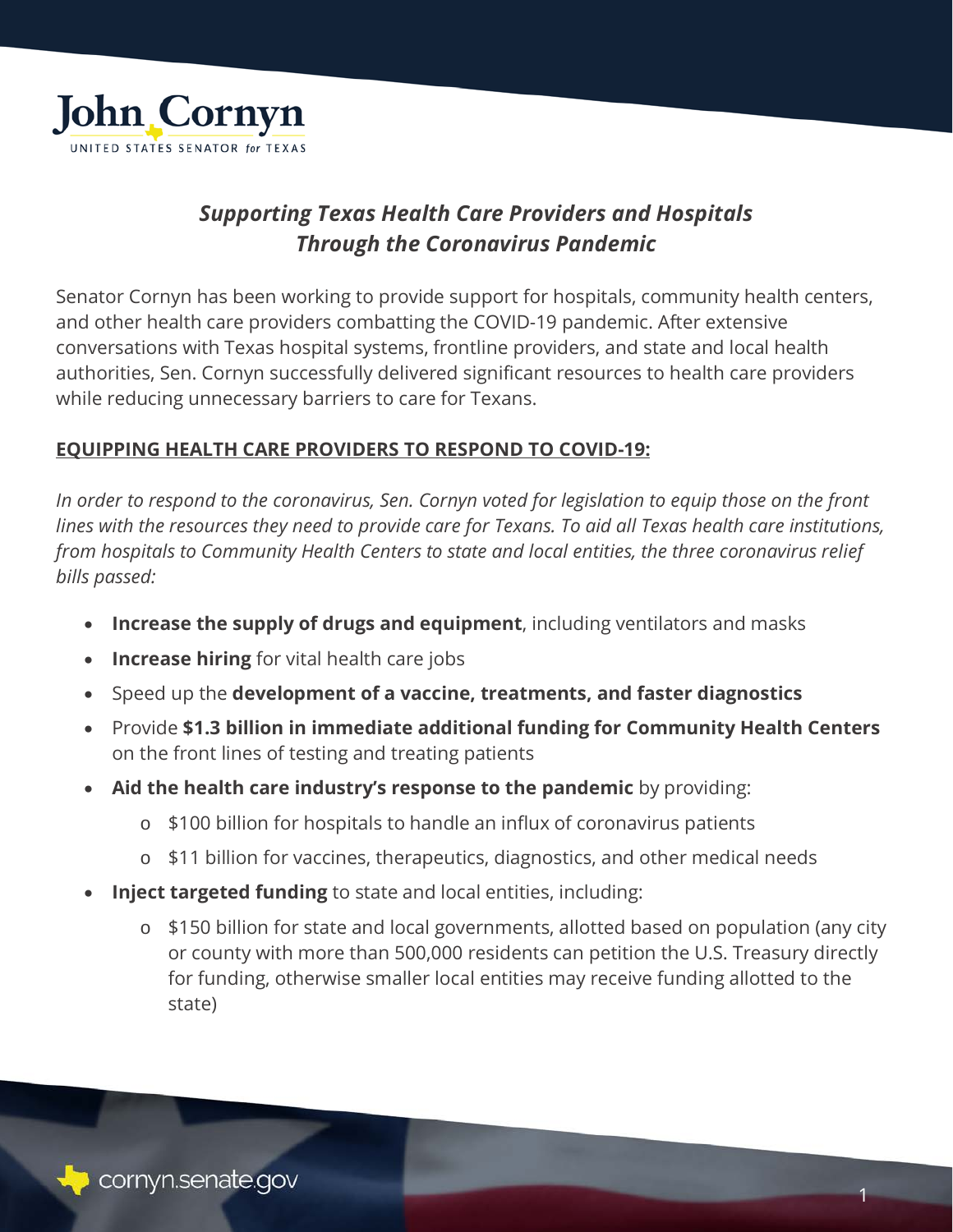

- o \$272 billion in targeted funding for state and local assistance, including:
	- **Hospitals and health care workers**
	- The purchase of personal protective equipment (PPE) and medical equipment
	- **Scientists researching treatments and vaccines**
	- State, local, and tribal governments
	- **Small businesses struggling to pay their employees**
- Secure **\$35 million to reimburse state and local governments** for care provided to coronavirus patients evacuated from cruise ships
- **Empower nurse practitioners and physicians' assistants** to be able to prescribe home health services

# **PRIORITIZING RURAL HEALTH CARE SYSTEMS:**

*Because millions of Texans live in rural areas, Sen. Cornyn helped pass legislation that prioritizes the unique needs of rural health care providers, including:*

- Providing **\$25 million in funding for distance learning telemedicine and broadband** to support rural communities' access to health and education resources
- **Reauthorizing Health Resources and Services Administration (HRSA) grant programs** that strengthen rural community health by focusing on quality improvement, increasing health care access, coordination of care, and integration of services
- **Allowing Rural Health Centers to utilize telehealth to serve patients**



2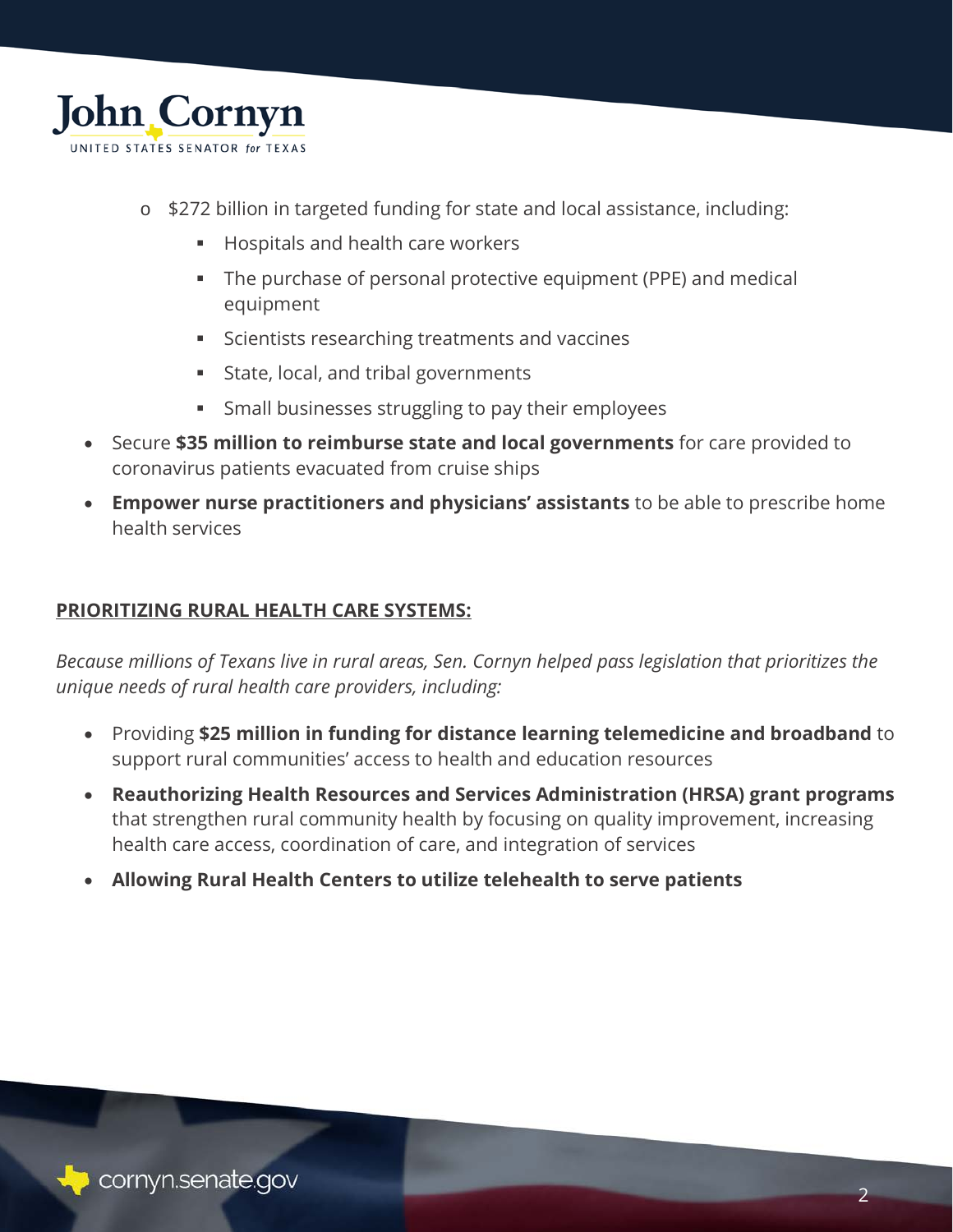

#### **REMOVING BARRIERS TO CARE:**

*In response to this unprecedented pandemic, Sen. Cornyn helped pass legislation that reduces barriers for Texans who need coronavirus treatment and testing and that eliminates unnecessary red tape for hospitals, doctors, and other health care providers. This legislation:*

- Makes **all COVID-19 tests free** for all Texans
- **Requires private insurance plans to cover** COVID-19 treatments and vaccines
- Temporarily **allows up to 3-month fills and refills of covered Medicare Part D prescription medications** if requested by a beneficiary
- Allows the **use of HSAs to cover telehealth and over-the-counter drugs and medical products**, including those needed for quarantine and social distancing, without a prescription
- Temporarily **lifts the Medicare sequester** from May 1 December 31, 2020, boosting payments for hospital, physician, nursing home, and home health
- **Increases Medicare reimbursements made to a hospital** for treating a patient admitted with COVID-19 **by 20 percent**
- Temporarily **expands an existing Medicare accelerated payment program that allows qualified facilities to request up to a six-month advanced lump sum or periodic payment** to ensure hospitals, especially those facilities in rural and frontier areas, have a reliable and stable cash flow to help them maintain an adequate workforce, buy essential supplies, create additional infrastructure, and keep their doors open
	- o Advanced payment would be based on net reimbursement represented by unbilled discharges or unpaid bills
	- o Most hospital types could elect to receive up to 100 percent of the prior period payments, with Critical Access Hospitals able to receive up to 125 percent
	- o Qualifying hospitals would not be required to start paying down the loan for four months and would also have at least 12 months to complete repayment without a requirement to pay interest



3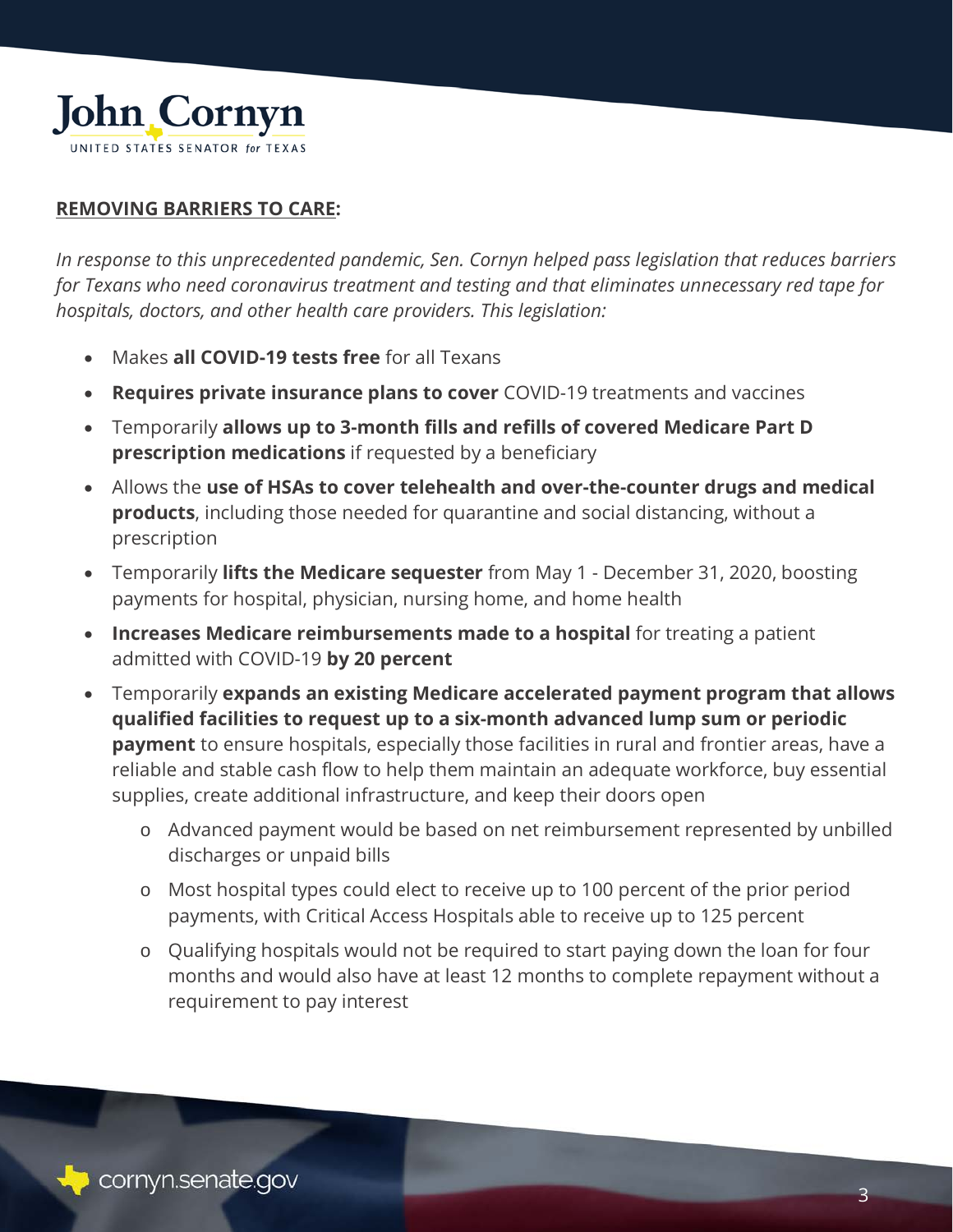

- Taking care of servicemembers and veterans with **\$82 million for COVID-19 related expenses for military personnel and Department of Defense employees and \$60 million for veterans' related medical services**
- **Provides acute care hospitals temporary flexibility** to transfer patients out of their facilities and into alternative care settings in order to prioritize resources needed to treat COVID-19 cases
- **Provides home and community-based support services during hospital stays** by allowing state Medicaid programs to pay for direct support professionals trained to help with activities of daily living to assist disabled individuals in the hospital in order to reduce length of stay and free up beds
- **Waives the Inpatient Rehabilitation Facility (IRF) three-hour rule** that requires a beneficiary be expected to participate in at least three hours of intensive rehabilitation at least five days per week to be admitted to an IRF
- **Allows a Long Term Care Hospital (LTCH) to maintain its designation** even if more than 50 percent of its cases are less intensive
- **Clarifies that doctors who provide volunteer medical services during the pandemic have liability protections**

## **SUPPORTING MEDICAL PRODUCT MANUFACTURERS:**

*During the pandemic, Texas companies who manufacture respirators, masks, and other health carerelated products should be supported for the lifesaving role they play in fighting the coronavirus. Sen. Cornyn voted for legislative provisions that:*

- **Provide permanent liability protection for manufacturers of personal respiratory protective equipment**, such as masks and respirators, in the event of a public health emergency, to incentivize production and distribution
- **Dedicate \$16 billion for the Strategic National Stockpile** to procure personal protective equipment, ventilators, and other necessary medical supplies for federal and state response efforts



 $\overline{\mathcal{A}}$